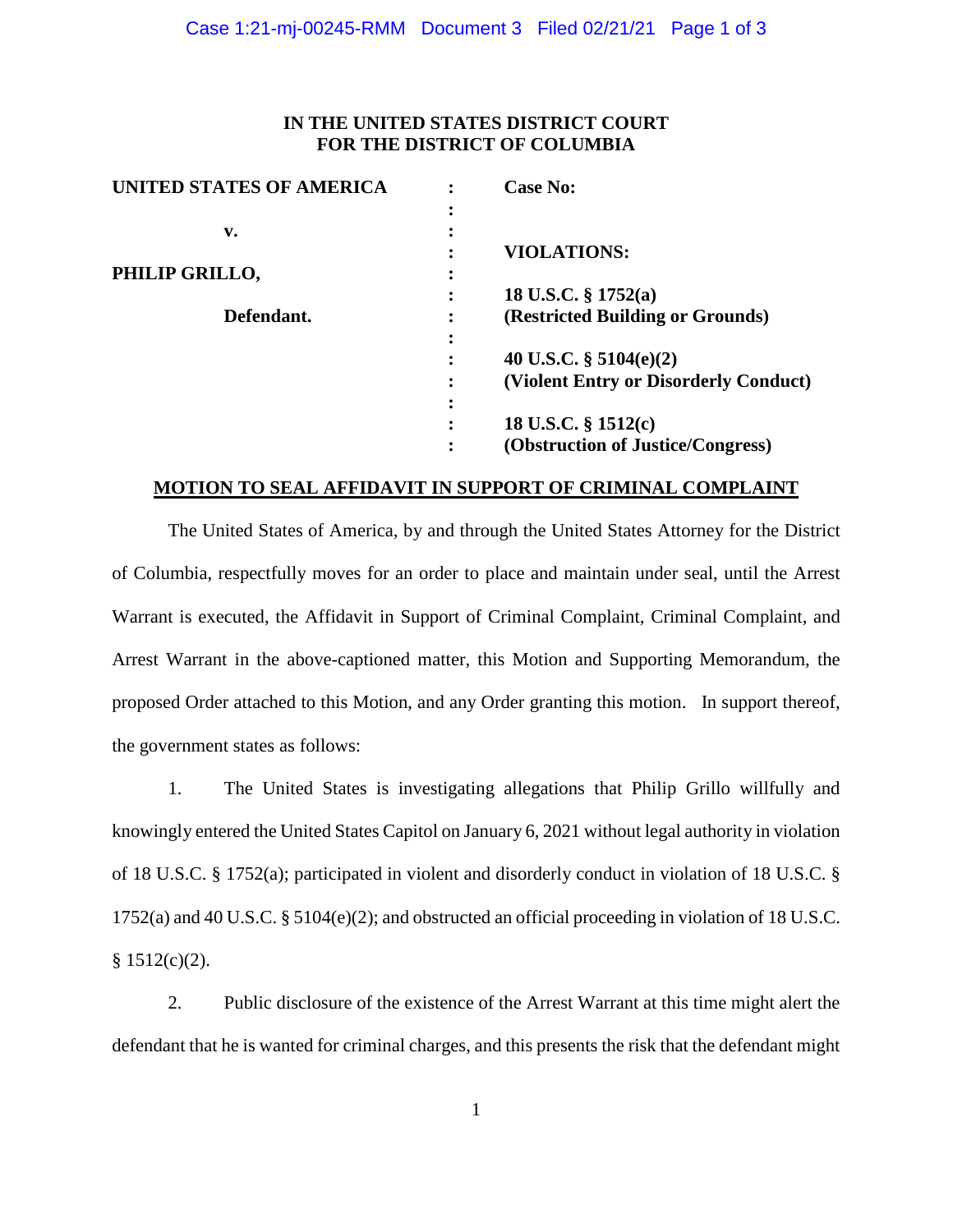#### Case 1:21-mj-00245-RMM Document 3 Filed 02/21/21 Page 2 of 3

attempt to destroy potentially incriminating evidence. The government has obtained a search warrant relating to this case in the U.S. District Court for the Eastern District of New York that has not yet been executed. In addition, upon learning of the arrest warrant, the defendant might flee, compromising the ability of the United States to locate and arrest the defendant. Thus, a sealing order is necessary to avoid hindering the ongoing investigation in this matter.

 3. As stated in Washington Post v. Robinson, 935 F.2d 282, 288 (D.C. Cir. 1999), there is a presumption of access to Court proceedings. But, this can be overridden if "'(1) closure serves a compelling interest; (2) there is a substantial probability that, in the absence of closure, this compelling interest would be harmed; and (3) there are no alternatives to closure that would adequately protect the compelling interest." Id. at 290 (quoting Oregonian Pub. Co. v. United States Dist. Court, 920 F.2d 1462, 1466 (9th Cir. 1990)).

 4. In this matter, the United States has a compelling interest in preserving the integrity of its investigation and arresting the defendant. A limited sealing order ensuring that filings related to the Criminal Complaint and Arrest Warrant are not accessible from the Court's public files is narrowly tailored to serve a compelling interest.

 5. Furthermore, the United States respectfully submits that complying with the normal notice requirements of Washington Post would defeat the purpose of the motion to seal. Persons who know the criminal justice system also know that docketing a motion to seal an Affidavit in Support of Criminal Complaint and Arrest Warrant, or a resulting sealing order, means that the defendant is charged with a crime, and the Government intends to arrest him or her. Thus, if this Motion or a sealing order were to become public, it would be the same as making public the Complaint and Arrest Warrant.

2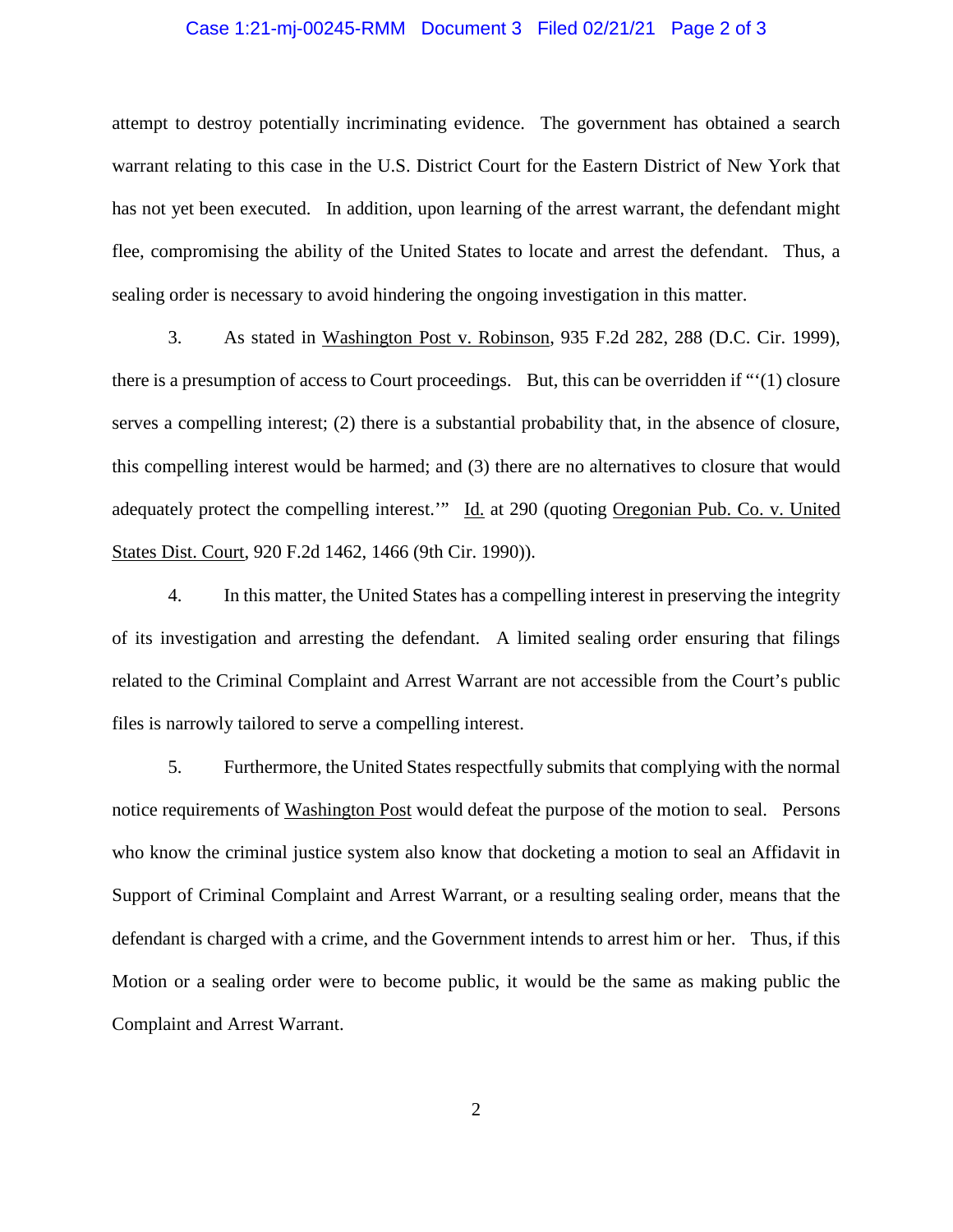# Case 1:21-mj-00245-RMM Document 3 Filed 02/21/21 Page 3 of 3

**WHEREFORE**, the United States respectfully requests that this Court issue an Order directing that the Clerk of the Court place and maintain under seal, until execution of the Arrest Warrant, the Affidavit in Support of Criminal Complaint, this Motion and Supporting Memorandum, the proposed Order attached to this Motion, and any Order granting this motion.

Respectfully submitted,

MICHAEL SHERWIN ACTING UNITED STATES ATTORNEY

/s/ *Christine M. Macey*\_\_\_\_\_\_\_\_\_\_\_\_\_\_\_\_\_\_

By: Christine M. Macey D.C. Bar No. 1010730 Assistant United States Attorney United States Attorney's Office Fraud Section 555 4th Street, N.W., Room 5243 Washington, D.C. 20530 (202) 252-7058 Christine.Macey@usdoj.gov

Date: February 20, 2021